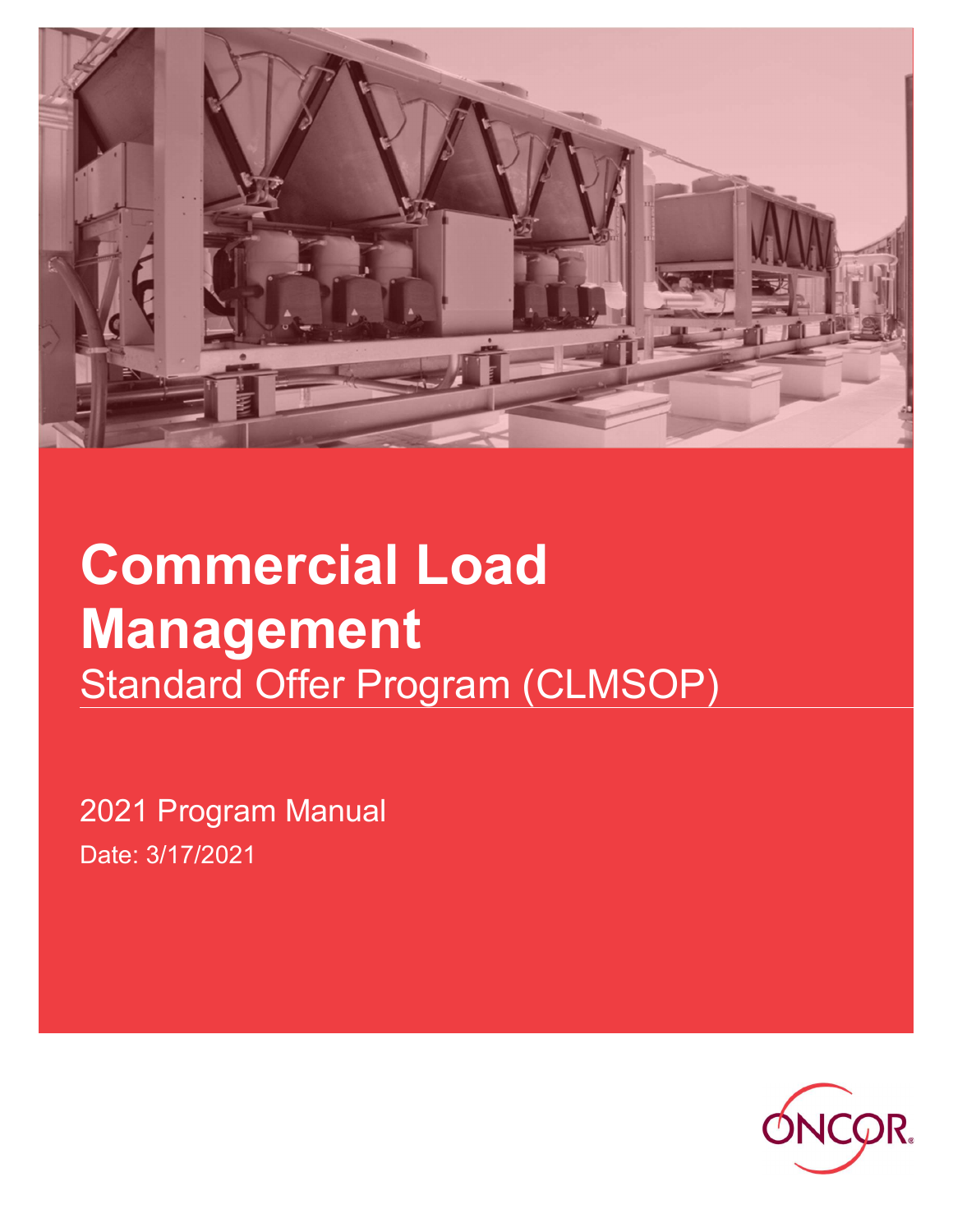# **CONTENTS**

| 1 |                          |                                  |  |  |  |  |  |
|---|--------------------------|----------------------------------|--|--|--|--|--|
| 2 |                          |                                  |  |  |  |  |  |
|   | 2.1<br>2.2<br>2.3        |                                  |  |  |  |  |  |
|   |                          | 2.3.1                            |  |  |  |  |  |
|   | 2.4                      |                                  |  |  |  |  |  |
|   |                          | 2.4.1<br>2.4.2<br>2.4.3<br>2.4.4 |  |  |  |  |  |
| 3 |                          |                                  |  |  |  |  |  |
|   | 3.1                      |                                  |  |  |  |  |  |
|   |                          | 3.1.1<br>3.1.2                   |  |  |  |  |  |
|   | 3.2<br>3.3<br>3.4<br>3.5 |                                  |  |  |  |  |  |
| 4 |                          |                                  |  |  |  |  |  |
| 5 |                          |                                  |  |  |  |  |  |
|   | 5.1                      |                                  |  |  |  |  |  |
|   |                          | 5.1.1<br>5.1.2                   |  |  |  |  |  |
|   | 5.2                      |                                  |  |  |  |  |  |
| 6 |                          |                                  |  |  |  |  |  |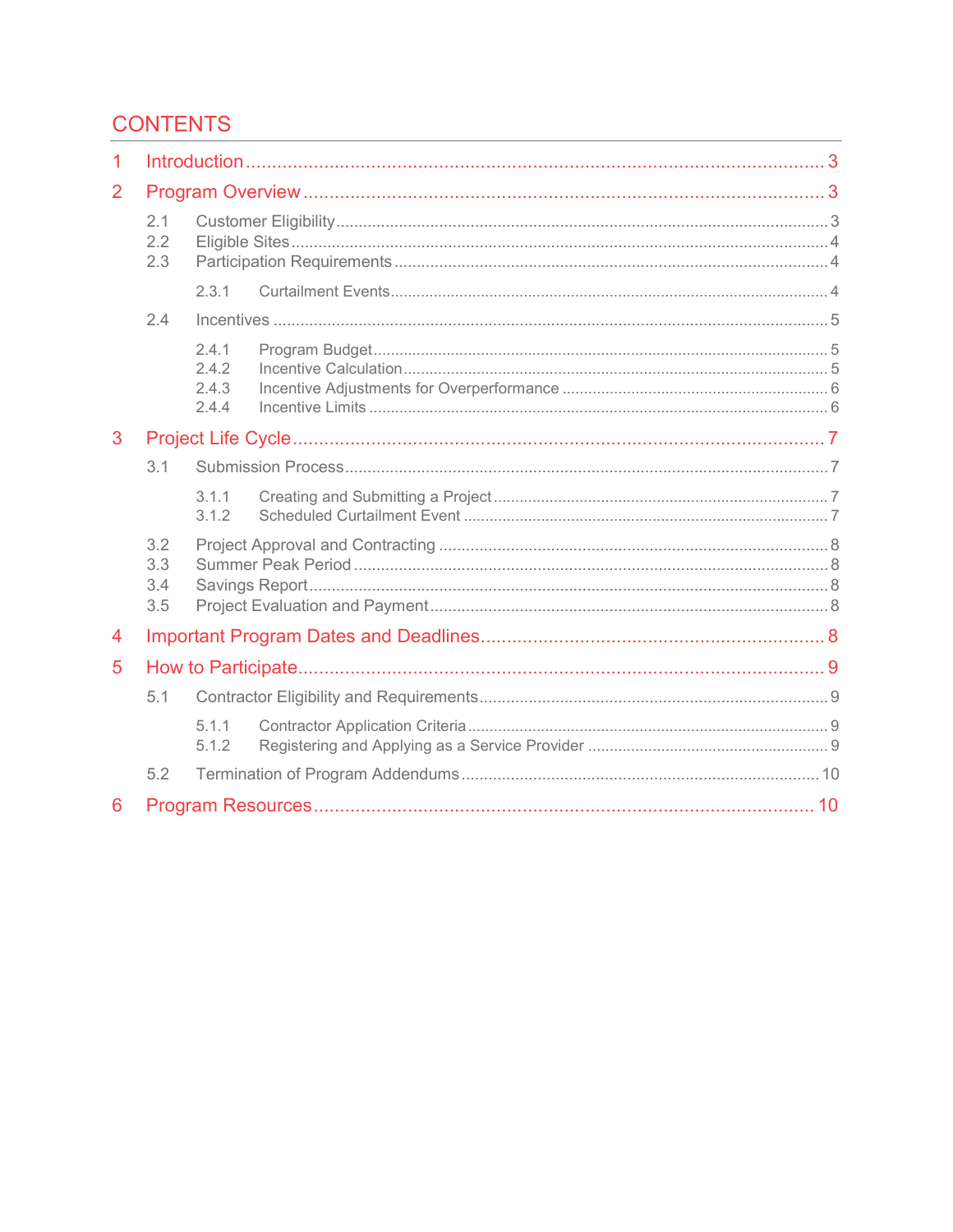# 1 INTRODUCTION

Welcome to the 2021 Oncor Commercial Load Management Standard Offer Program (CLMSOP or the "program"). The CLMSOP offers incentives to energy efficiency service providers and aggregators (participants or service providers) that work with local commercial and manufacturing facilities to achieve documented summer, on-peak demand reductions in those facilities.

This program complies with the standard offer program requirements published by the Public Utility Commission of Texas (PUCT). This program manual is intended to inform service providers of the program requirements and processes. However, service providers should also review the PUCT rules related to energy efficiency programs and the requirements in the Texas Technical Reference Manual (TRM) for energy efficiency programs, and are required to comply with such rules and requirements.

This program manual summarizes program requirements, processes and incentives but may not address all scenarios. Oncor has full discretion to interpret or modify program requirements, and may revise the program manual at any time.

Visit the Oncor Energy Efficiency Program Management (EEPM) tool, available at eepm.oncor.com, to access additional registered service provider resources, including program applications and project documentation tools, as well as program rules and incentive budget updates.

We are here to help! If you have any questions after reading these materials, please don't hesitate to contact our program help desk at 1.866.258.1874 or eepmsupport@oncor.com.

## 2 PROGRAM OVERVIEW

The CLMSOP is designed to help businesses reduce their summer on-peak energy demand on the Oncor grid when needed and help meet state energy efficiency goals. Incentives are paid to commercial participants who curtail their facility electricity demand during a scheduled curtailment event, and during called curtailments throughout the summer peak period, which occurs between 1 p.m. Central Time (CT) and 7 p.m. CT from June 1, 2021, through September 30, 2021, excluding weekends and federal holidays.

## 2.1 Customer Eligibility

To qualify for program incentives, a host customer must be a commercial customer that is served by Oncor and contributes to the Energy Efficiency Cost Recovery Fund. Each Oncor commercial customer will have a 17-digit premise number (ESIID). An ESIID should appear on a customer's electric bill and always start with "10." For Oncor customers, the third through seventh digits will be either "44372" or "17699." When entering project information in EEPM, only the last seven digits of the ESIID are used as input.

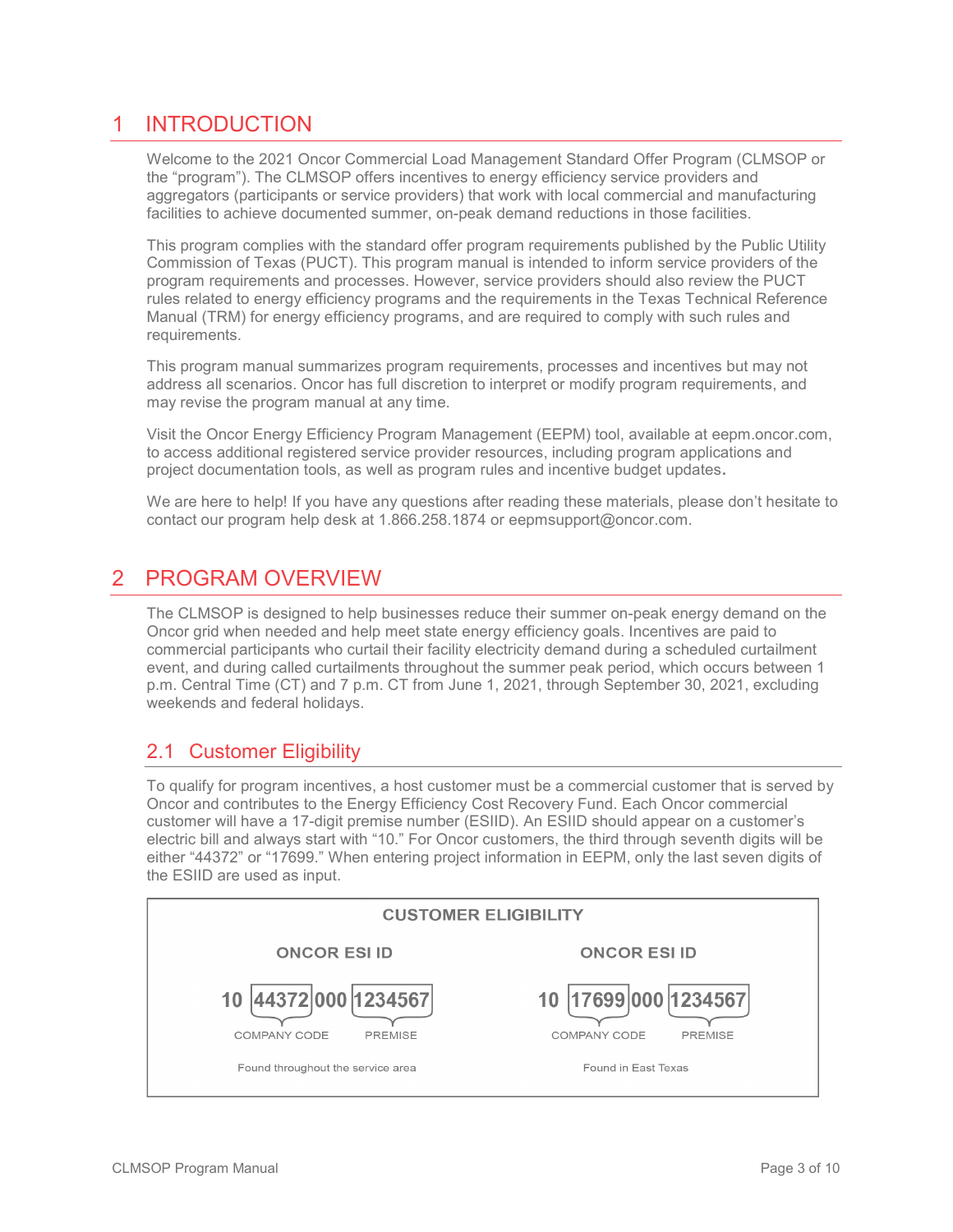## 2.2 Eligible Sites

Eligible sites, or groups of eligible sites, must be able to curtail demand on short notice when requested by Oncor. Each project must achieve a total estimated demand savings of at least 100 kW during the summer on-peak demand period. Projects not meeting site, project or program requirements are subject to cancellation by Oncor.

The following loads are excluded from consideration for the program:

- Customers who have load contracted with a retail electric provider (REP) where that contract prevents the load from participating in a curtailment.
- Loads where curtailment would result in negative environmental or health effects.
- Curtailable load that receives an incentive through any other energy efficiency program. This can include programs offered via the Electric Reliability Council of Texas (ERCOT) or any other program that is currently available.
- Curtailable load that takes electric service at transmission voltage and serves a for-profit end-use customer.
- An industrial customer with curtailable load that takes electric service at distribution voltage and qualifies for the energy efficiency exemption pursuant to PUCT Substantive Rule 25.181(w).
- A commercial customer classified as manufacturing who has selected to opt-out from paying into the EECRF.

## 2.3 Participation Requirements

## 2.3.1 Curtailment Events

Participants are expected to reduce their facility demand by the contracted amount when requested by Oncor during the summer peak period. With the exception of the scheduled curtailment event, curtailments will be called during or in anticipation of an ERCOT Energy Emergency Alert (EEA) Level 2 event, or to assure Oncor grid stability (grid emergencies). EEA Level 2 events are called to prevent rotating outages across the ERCOT grid, so it is imperative participants curtail their facility demand as contracted. Should a participant fail to curtail demand by at least 25% of the contracted demand during any hour of a called curtailment event, the participant forfeits their incentive payment.

#### Scheduled Curtailment Event

Each participant's contracted amount of demand savings will be established based on a three-hour scheduled curtailment event. The event normally takes place in May or June, and is designed to test the participant's ability to curtail demand by the requested amount. The contract amount will be based on the participant's average performance during the scheduled curtailment event. The contract amount will be used to calculate payment, should no called curtailment events be initiated during the summer peak period.

#### Called Curtailment Events

Called curtailment events are initiated during or in anticipation of grid emergencies. Oncor energy efficiency personnel will receive notification from Oncor's transmission and grid management organization that a grid emergency is imminent. Oncor energy efficiency personnel will then initiate a called curtailment event, and participants will be notified by automated text, email and telephone calls. The notification will include the start and end times of the event. Participants should receive notification of a called curtailment event at least 30 minutes prior to the start time of the event.

Participants should immediately begin reducing their demand by the contracted amount. Thirty minutes after notification, Oncor will begin measuring demand reduction and participant performance.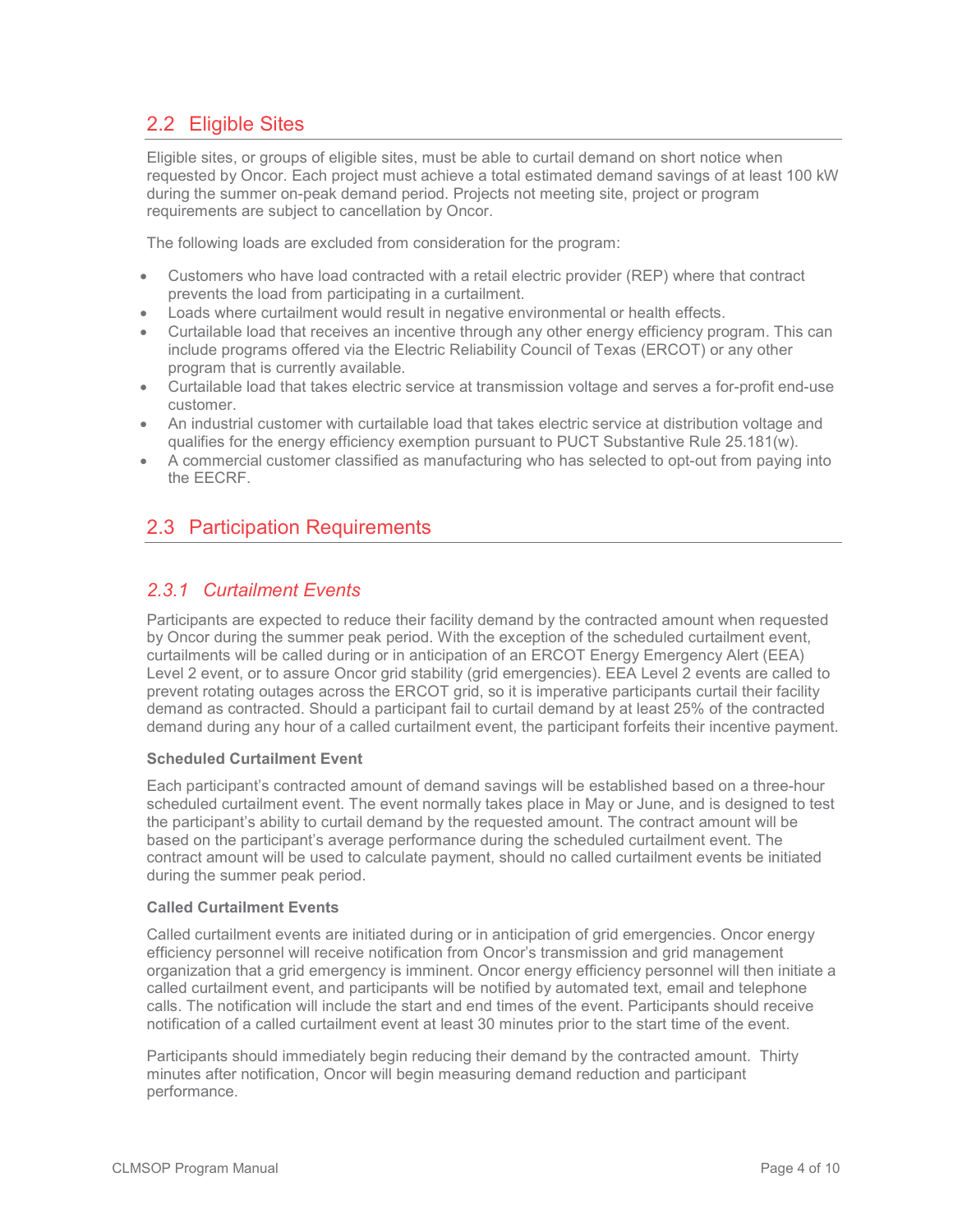Oncor may initiate unlimited called curtailment events of 1 to 4 hours during the summer peak period, but in no case shall curtailment time for the program year exceed a total of 25 hours.

## 2.4 Incentives

## 2.4.1 Program Budget

The incentive budget for the program is determined by Oncor and is based on the program demand savings goal. Funds are reserved for approved projects on a first-come, first-served basis until the program budget is exhausted. Oncor reserves the right to adjust the program incentive budget and goal at any time at its sole discretion.

The estimated program incentive budget and demand savings goal are as follows:

| 2021 Program Incentive Budget    | \$2,100,000 |
|----------------------------------|-------------|
| 2021 Program Demand Savings Goal | 65.625 kW   |

#### 2.4.2 Incentive Calculation

Incentives are based on the average actual demand reduction achieved by the participant across all events during the summer peak period. If actual average demand savings are lower than the contracted amount, the incentive payment will be based on actual demand savings. If actual demand savings are higher than the contracted amount, the incentive payments will be capped at the contract amount.

The general formula for incentive calculation is as follows:

#### Participant Incentive = Incentive Rate Payment X Actual Demand Savings or Contract Amount (Lower of the Two)

Incentives for the 2021 program are listed in the table below:

| <b>Type of Incentive</b>                       | <b>Incentive</b><br>Rate | <b>Demand Savings</b><br>to Reach Cap | <b>Incentive</b><br>Cap |
|------------------------------------------------|--------------------------|---------------------------------------|-------------------------|
| Demand Reduction for the<br>Summer Peak Period | \$32/kW                  | 13.125 kW                             | \$420,000               |

#### Verification Process

Participant performance is verified by retrieving and analyzing actual 15-minute usage data from Oncor's advanced metering infrastructure (AMI) or interval data recorder (IDR) meters. If actual meter data is not available for a site during a scheduled or called curtailment event, including any associated baseline days, Oncor reserves the right to remove the site from the program.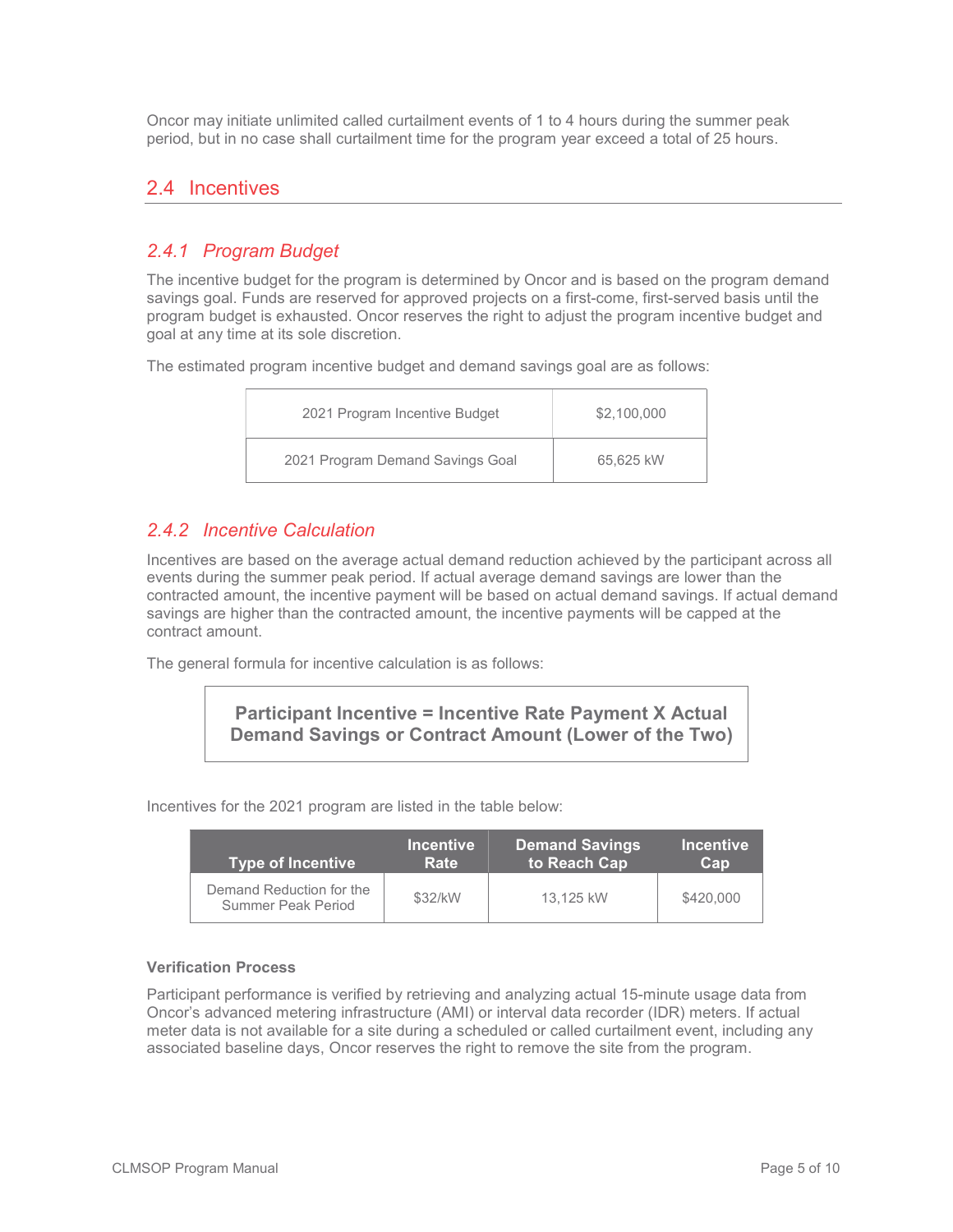Demand savings are calculated according to the following formula:

```
Site Demand Savings = \sum (Baseline kW site – Event kW site)
                                       Number of Events 
Actual Demand Savings = \sum Site Demand Savings by Project
```
All demand reduction savings are calculated using PUCT-approved calculations defined in the TRM. For additional information, please refer to the TRM on the Oncor EEPM website eepm.oncor.com.

#### 2.4.3 Incentive Adjustments for Overperformance

When available, Oncor may redistribute funds from underperforming contracts to participants whose average demand reduction across all events is higher than their contract amount. If there are no available funds due to underperformance, no redistribution will take place.

Funds made available due to other participants' underperformance will be distributed equitably across all participants who overperform, based on their contribution. Participants may still be subject to program incentive caps.

If funding becomes available, incentive adjustments for overperformance will be calculated as follows:

Overperformance Rate (\$/kW) = Total Available Funds from Underperformance Total Additional kW saved due to Overperformance

Overperforming Participant Payment = Overperformance Rate X Participant Demand Savings Above Contracted Amount

\*The overperformance rate shall not exceed the general program incentive rate.

Although the intent of the program is to distribute funds from underperforming contracts, Oncor reserves the right to retain funds based on program requirements. Oncor will notify participants about the availability of underperforming contract funds after all savings calculations are completed and verified.

#### 2.4.4 Incentive Limits

Participants and their affiliate companies are limited to 20% of the annual program budget, unless modified by Oncor management, and the total program incentives are capped. If the program reaches its program-wide incentive cap, individual participant incentives will be modified in proportion to demand savings achieved.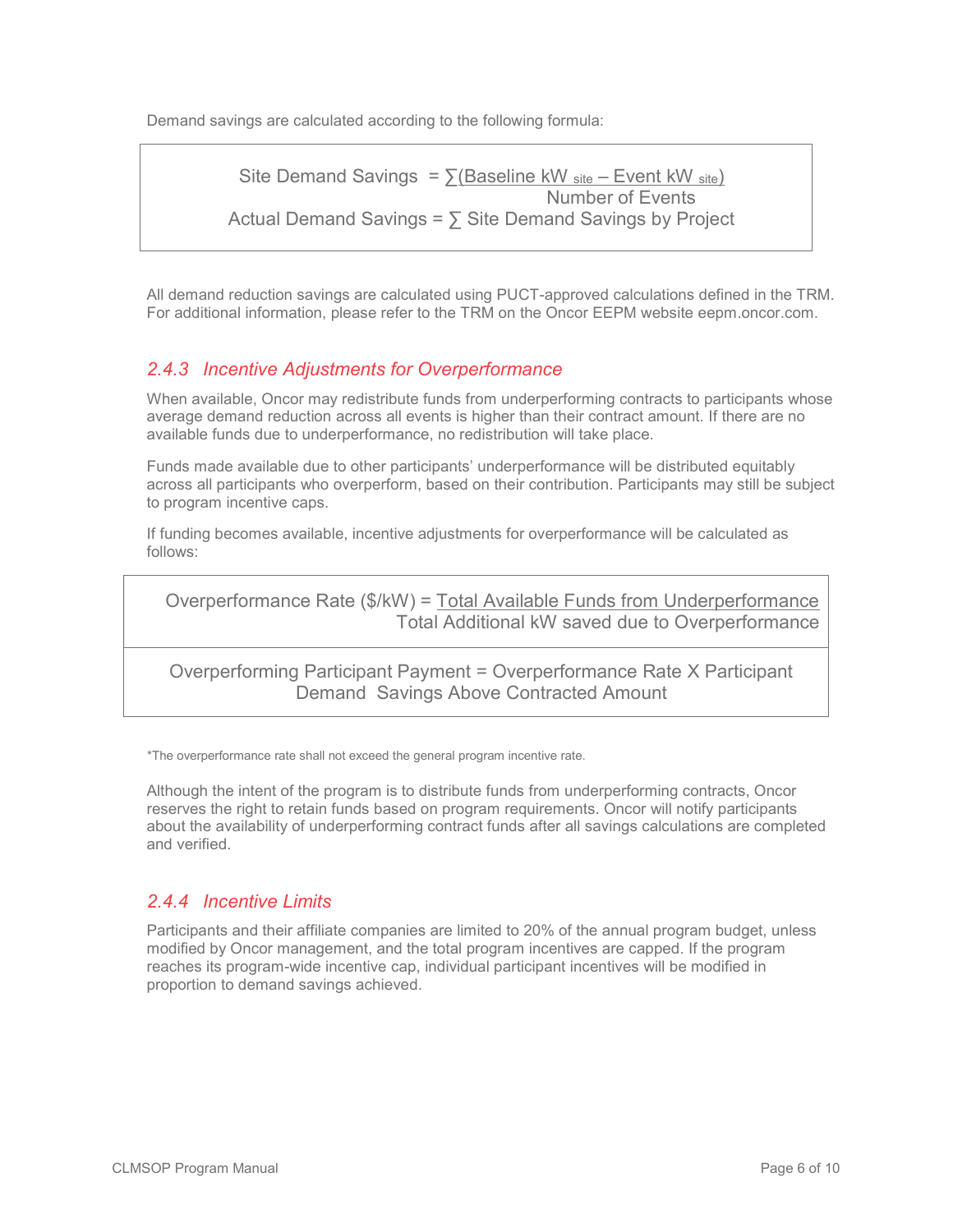# 3 PROJECT LIFE CYCLE

Participants may submit project applications only after applying to the program and executing an umbrella contract and CLMSOP addendum. See Section 5, "How to Participate," for more information on joining the program as a participant.

Approved, registered participants will submit project applications and receive communications from the program via the Oncor website (EEPM), available at eepm.oncor.com. All applications and supplemental documentation, if required, must be attached to the project under the "Attachment" tab.

## 3.1 Submission Process

A CLMSOP project will progress through the following phases:

- Creation and submission of a project
- Scheduled curtailment event
- Project approval and contracting
- Summer peak period
- Savings report
- Project evaluation and payment

Below is an outline of the application process, from start to finish.

#### 3.1.1 Creating and Submitting a Project

Create your project(s) in EEPM, which will include the requested demand savings amount. The demand savings requested for each project should closely approximate the demand savings achieved across the project site(s) during a curtailment event.

Submit the project(s) on the project submittal open date in EEPM. All project submittals will be timestamped and placed on a waiting list at the time of submittal. The EEPM-generated waiting list is used to assign the contracted amount of demand savings and associated incentives for your project. Participants can view their waitlist status in EEPM.

Once a project has been submitted, meters cannot be added to or removed from the project unless required by Oncor.

#### Participant Contacts

Participants must list project contacts to be notified for curtailment events. These contacts are listed in EEPM under the service provider's profile in the "Employee" section. At a minimum, a primary and secondary contact must be listed to receive notification of a curtailment event during the summer peak period. Phone number(s), mobile phone number(s) and email address(es) should be provided to allow Oncor to communicate with the service provider concerning the program. Should the service provider need to change these contacts during the term of the project, it must provide the new contact and contact information to Oncor at least five business days prior to the date the new contact will take effect.

#### 3.1.2 Scheduled Curtailment Event

Participants will curtail demand during the scheduled curtailment event, typically scheduled during a three-hour period in May or June. Oncor will verify the participant's demand savings from the scheduled curtailment event using the verification process described in Section 2.4.2, "Incentive Calculation."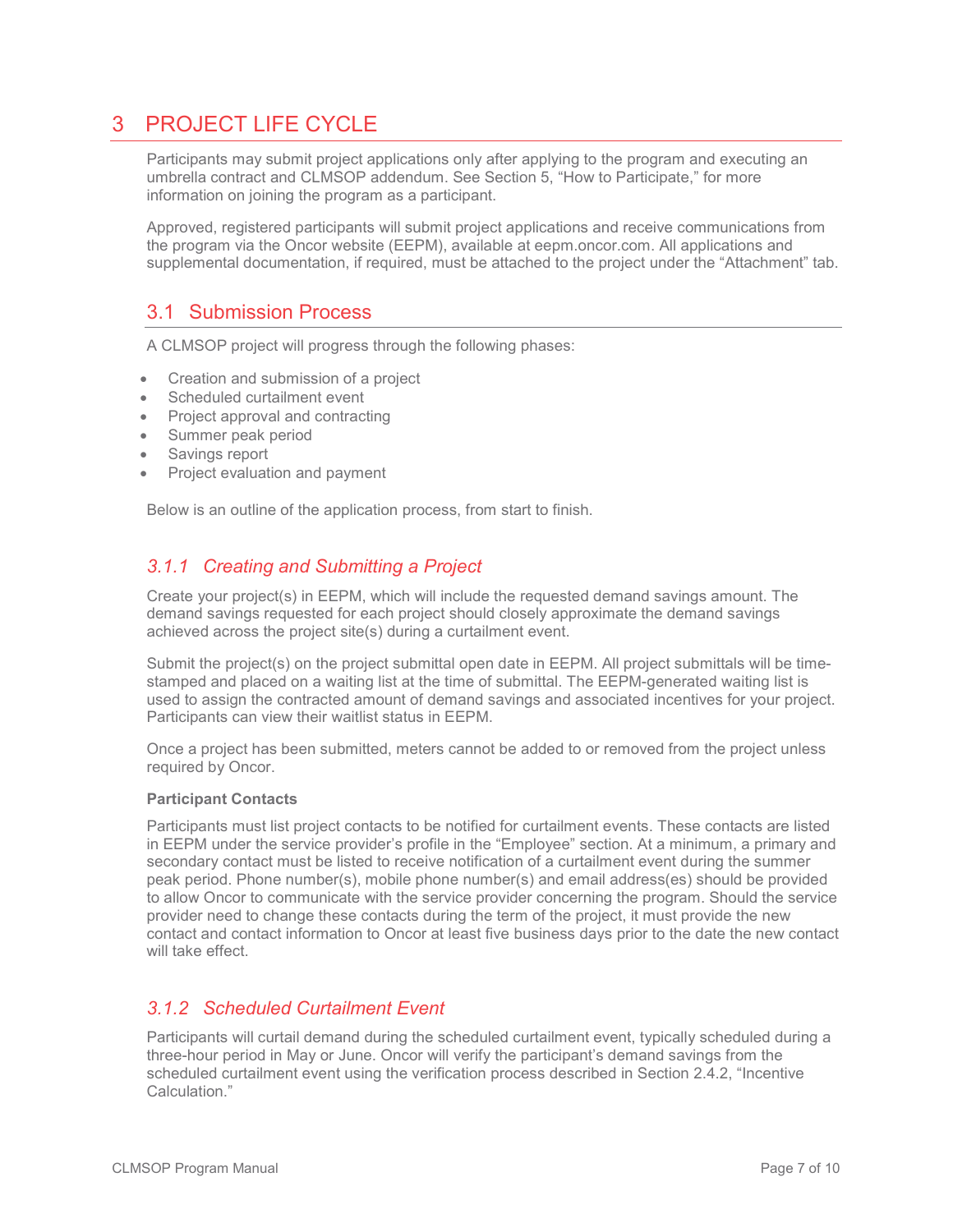Participants who do not reduce their requested demand savings by at least 20% of demand during the scheduled curtailment event will not be eligible to participate in the program.

## 3.2 Project Approval and Contracting

Projects will be approved based on the results of the scheduled curtailment event and project waiting list order until the program budget has been exhausted. Your contracted amount will be the lesser of:

- Requested demand savings amount entered during project creation, or
- Verified demand savings achieved during the scheduled curtailment event.

Oncor will send participants a reservation of funds agreement which must be signed and returned within two business days.

Oncor will then notify participants that they either have an approved contract or are not participating in the program. Participants who do not receive contracts are ineligible for any incentive payment for participation in the scheduled curtailment event.

Based on the program budget and other needs, Oncor reserves the right to adjust participant's requested amount of demand savings and incentives.

## 3.3 Summer Peak Period

Participants with an approved contract shall reduce demand during called curtailment events when notified by Oncor. Oncor will verify demand savings from all curtailment events. Program year kW load management event savings will be calculated as the average savings of all events.

## 3.4 Savings Report

After the summer peak period, Oncor will calculate and pay the service providers with an approved contract for the verified demand savings achieved during all curtailment events.

## 3.5 Project Evaluation and Payment

Oncor may reject or cancel a project for any reason in its sole discretion. Projects will be evaluated in the waiting list order. If the total program demand savings for the scheduled curtailment event exceeds the program goal, Oncor may proportionally award contract amounts to service providers at its sole discretion. Oncor may also raise or reduce the program budget at its sole discretion.

# 4 IMPORTANT PROGRAM DATES AND DEADLINES

The schedule for the 2021 program will be provided on Oncor's Energy Efficiency Program website, eepm.oncor.com. The program is scheduled to open in March or April for project creation, and projects may then be submitted on a date to be scheduled in April or May. Although participants may create and edit projects in EEPM, submittal will be disabled until the project submittal date. Participants are encouraged to have their program application approved by Oncor and their project(s) ready before the submittal date.

When EEPM opens for submittal, projects will be assigned to a waiting list based on the order they were received.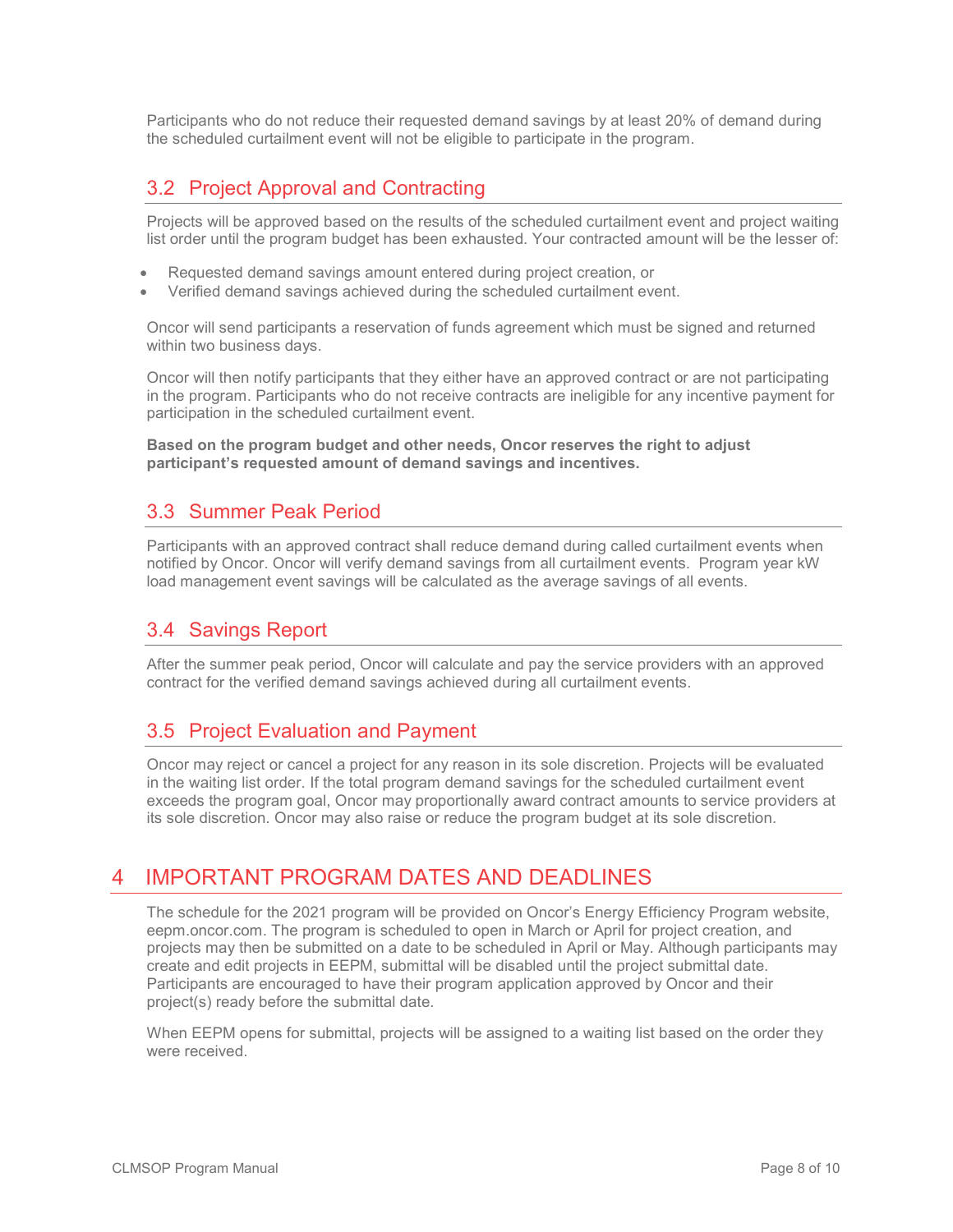A scheduled curtailment event is scheduled to occur in May or June. During this event, all participants should curtail their facility demand by the savings requested in the submitted project. Participants selected for contract award will be notified and sign a reservation of funds agreement with Oncor.

After being approved for the program, participants will be able to begin preparing for curtailment events. Selected participants must be available for called curtailment events during the summer peak period. The summer peak period is the period of 1 p.m. CT to 7 p.m. CT on June 1, 2021, through September 30, 2021, excluding weekends and federal holidays.

Incentives are paid at the end of the summer peak period, within 45 days after demand savings are calculated and verified by Oncor.

# 5 HOW TO PARTICIPATE

## 5.1 Contractor Eligibility and Requirements

Each service provider must register in EEPM, enter into the umbrella contract, apply and be accepted to participate in CLMSOP, and execute the addendum with Oncor to participate in the program.

Proof of insurance is not required for this program.

#### 5.1.1 Contractor Application Criteria

Eligible service providers include national or local energy service companies, REPs or individual customers with aggregate peak demand of 50 kW or greater. A customer who wants to self-sponsor their project(s) should contact the program manager for specific eligibility requirements.

#### 5.1.2 Registering and Applying as a Service Provider

#### Step 1: Register on the Contractor Portal

The EEPM contractor portal can be accessed at eepm.oncor.com. Click on "Sign Up or Learn More" at the bottom to read our agreement (also known as the umbrella contract). Then provide your company name and federal tax ID number and click "Next" to complete and submit your application. Oncor will review your application and, upon approval, provide you with a username and password for our EEPM system.

Once you receive your login and password, log into EEPM and complete your service provider profile.

#### Step 2: Request Association with CLMSOP

Request association with CLMSOP by contacting the EEPM help desk at 866-258-1874 or eepmsupport@oncor.com.